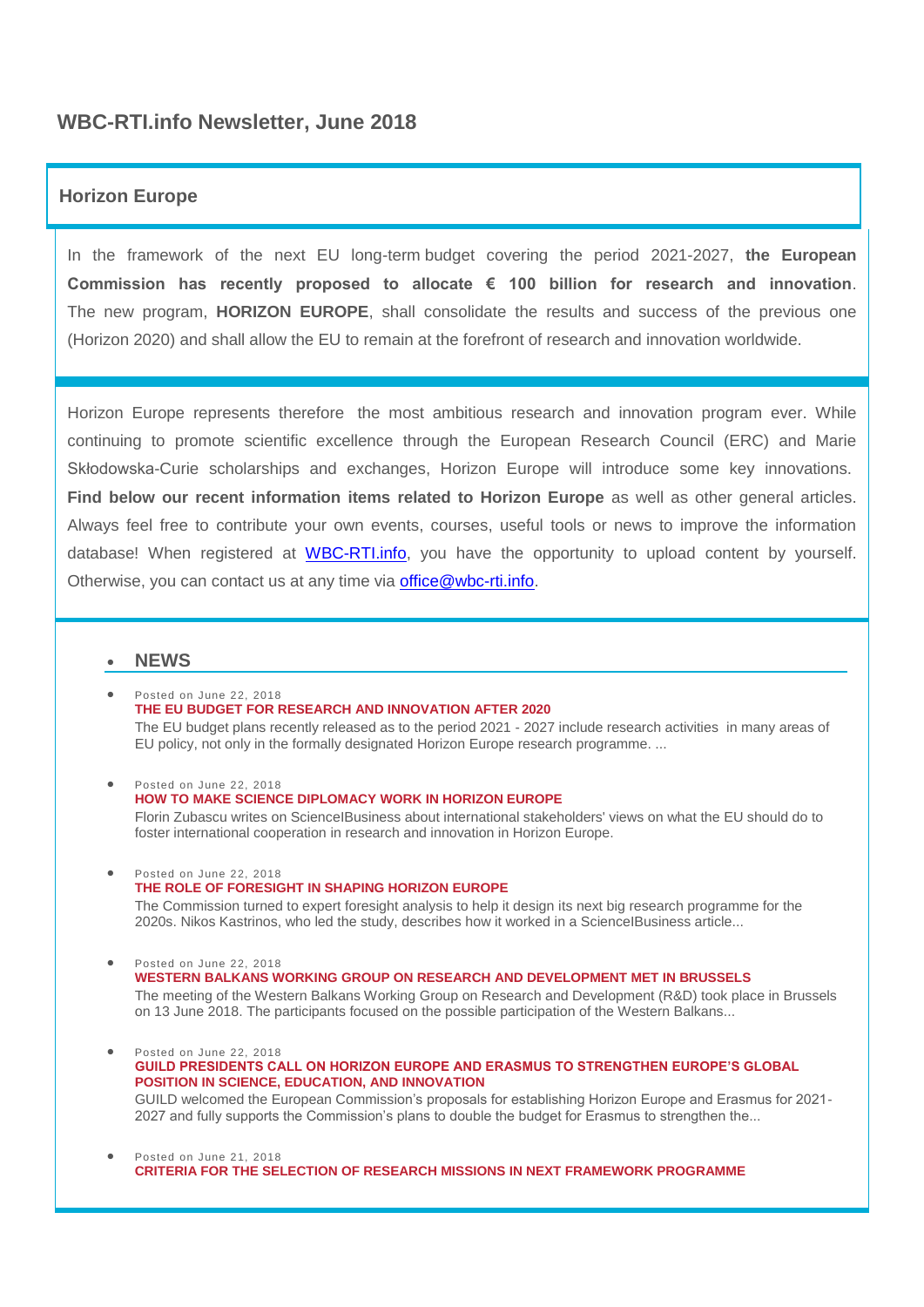The European Commission has recently published the criteria for selecting the research missions of the next research and innovation framework program (FP9). The report "Mission-Oriented Research & ...

#### Posted on June 19, 2018

#### **[HORIZON EUROPE: HOW DOES THE NEW FRAMEWORK PROGRAMME TAKE SHAPE?](https://wbc-rti.info/object/news/17257)**

The European Commission is about to present the package with formal proposals for the next Framework Program for Research and Innovation (FP9), thus starting the legislative process that will lead to ...

#### Posted on June 18, 2018

#### **[UNIVERSITY ASSOCIATIONS UNITE IN RESPONSE TO EU COMMISSION PROPOSAL](https://wbc-rti.info/object/news/17250)**

More than 14 university associations discussed the Commission's proposal for Horizon Europe and outlined the most crucial elements that they regard as needing to be ironed out in the negotiating...

#### Posted on June 13, 2018

- **[THE 6 MAIN THINGS, ACCORDING TO EC DRAFT, THAT WILL BE IMPROVED IN HORIZON EUROPE](https://wbc-rti.info/object/news/17239)** European Commission sets itself several complex tasks in the next research programme, such as bridging the ingrained east-west divide and growing bigger tech companies. Find below an article by ...
- Posted on June 8, 2018

## **[EUA CALLS FOR FURTHER SIMPLIFICATION IN EU FRAMEWORK PROGRAMME](https://wbc-rti.info/object/news/17219)**

With a view to the presentation of the Commission's proposal for FP9, universities call for effective simplification of EU funding management.

- Posted on June 8, 2018
	- **[EC RELEASED INFO MATERIAL ON SCIENCE, RESEARCH AND INNOVATION PERFORMANCE 2018 REPORT](https://wbc-rti.info/object/news/17215)** The European Commission (EC) is providing supporting information material following the presentation of its biannual flagship Report "Science, Research and Innovation Performance of the EU 2018 (SRIP)" ...

#### Posted on June 8, 2018

# **[EU COMMISSION PRESENTED PROPOSAL FOR HORIZON EUROPE AND ITS KEY FEATURES](https://wbc-rti.info/object/news/17214)**

The European Commission (EC) has recently presented its proposal for Horizon Europe, the next Framework Programme for Research and Innovation the period of 2021 to 2027. The proposal was presented...

#### Posted on May 8, 2018

## **[EARTO CALLS FOR HIGHER BUDGET FOR HORIZON EUROPE](https://wbc-rti.info/object/news/17107)**

Last week, the European Association of Research and Technology Organisations has released an official communication to comment on the European Commission's proposal for the next Multiannual Financial ...

Posted on May 3, 2018

#### **[FROM H2020 TO HORIZON EUROPE: EC PRESENTS PROPOSAL FOR 2021-27 EU BUDGET](https://wbc-rti.info/object/news/17100)**

The European Commission (EC) has presented its proposal for the next Multiannual Financial Framework, the EU budget for the period of 2021 to 2027.With regard to research, the EC is proposing a budget...

#### Posted on February 28, 2018

#### **[EU FINANCING FOR BREAKTHROUGH INNOVATION SHOULD ADAPT TO THE NEEDS OF THE INNOVATOR,](https://wbc-rti.info/object/news/16949)  [EXPERTS SAY](https://wbc-rti.info/object/news/16949)**

The independent High-Level Group of Innovators advising the European Commission has published its recommendations on how a European Innovation Council (EIC) should fund and nurture breakthrough innovation...

 Posted on February 28, 2018 **[EIROFORUM PUBLISHES ITS POSITION ON THE NEXT EUROPEAN UNION FRAMEWORK PROGRAMME FOR](https://wbc-rti.info/object/news/16939)  [RESEARCH AND INNOVATION.](https://wbc-rti.info/object/news/16939)**

EIROforum, representing Europe's eight large international research infrastructures and services providers, announced its key priorities for the ninth European Union Framework Programme for Research and...

# **DOCUMENTS**

**[MAXIMISING THE IMPACT OF EU RESEARCH AND INNOVATION \(EC COMMUNICATION ON H2020\)](https://wbc-rti.info/object/document/17280)**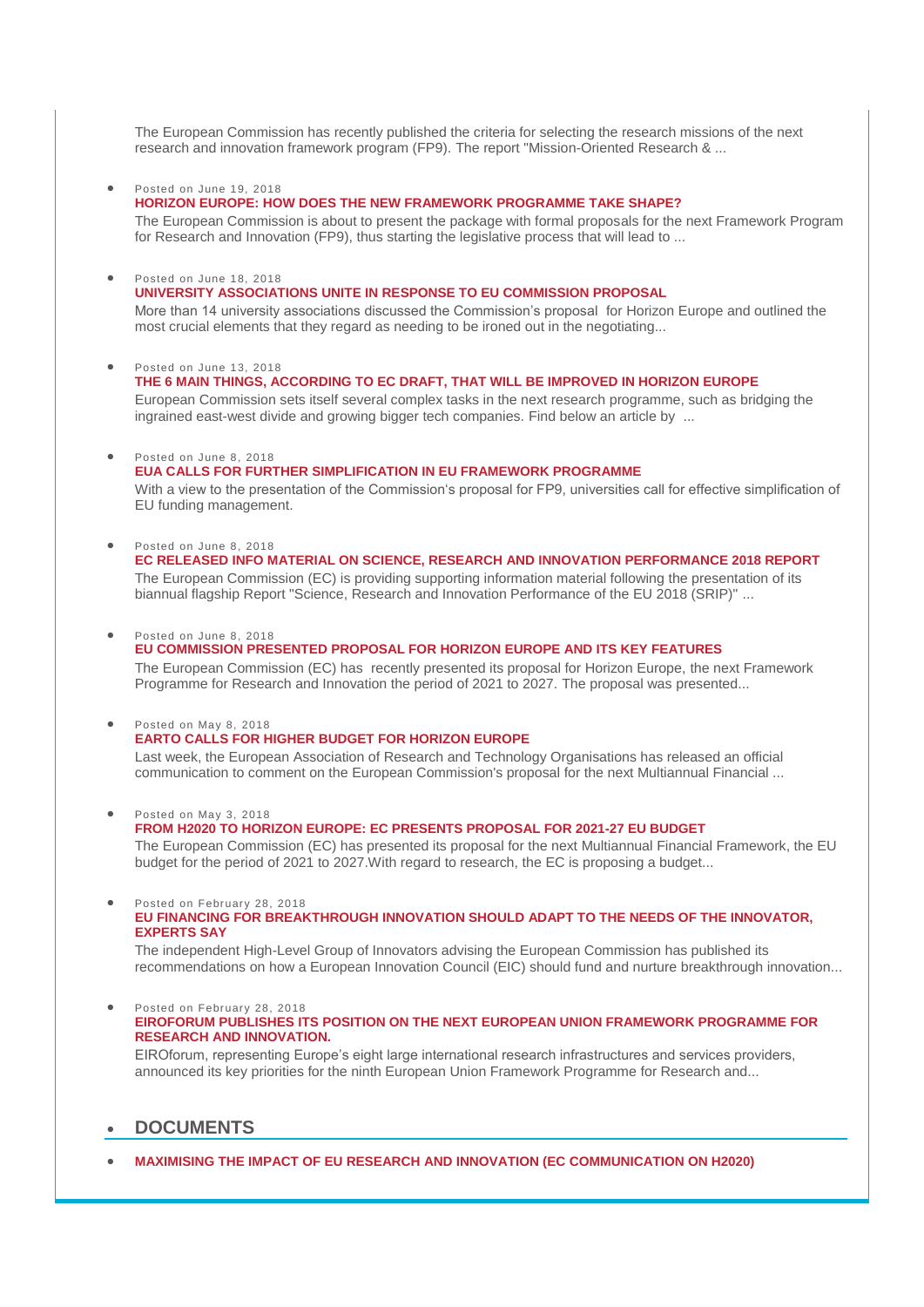Europe must step up investment in research and innovation in order to maximise impact, while also further refining the success story that is Horizon 2020, the EU research and innovation programme....

### **[POSITION PAPER OF EUSDR PRIORITY AREA "TO DEVELOP THE KNOWLEDGE SOCIETY \(RESEARCH,](https://wbc-rti.info/object/document/17272)  [EDUCATION AND ICT\)" \(PA7\)](https://wbc-rti.info/object/document/17272)**

This position paper is particularly focused on Promoting Research and Innovation for the Danube Region in the upcoming EU-funding period after 2020 (particularly FP9). This position is the result of the...

**MIND THE GAP - [SUPPORTING EXCELLENCE ACROSS EUROPE IN THE 9TH FRAMEWORK PROGRAMME](https://wbc-rti.info/object/document/17270)**

Policy paper published by the Guild of European Research Universities. The motivation for this paper is to recommend effective measures to recognise, encourage and strengthen the excellence that exists...

#### **[THE WESTERN BALKANS AND HORIZON 2020](https://wbc-rti.info/object/document/17269)**

A recent leaflet providing an overview of Western Balkans' performances in Horizon 2020 so far. Data provided cover MSC actions, ERC grants, projects, funding, some success stories, etc. As Accession ...

#### **[FINAL REPORT OF BOHEMIA FORESIGHT PROJECT](https://wbc-rti.info/object/document/17264)**

The European Commission has published the final report of the BOHEMIA project, the main EU strategic foresight study to support future EU policy in research and innovation.

### **[MISSION-ORIENTED RESEARCH & INNOVATION IN THE EUROPEAN UNION](https://wbc-rti.info/object/document/17262)**

The European Commission, through Carlos Moedas, Commissioner for Research, Science and Innovation, invited Professor Mazzucato to draw up strategic recommendations to maximise the impact of the future...

- **[A RENEWED AGENDA FOR RESEARCH AND INNOVATION: EUROPE'S CHANCE TO SHAPE THE FUTURE \(EC\)](https://wbc-rti.info/object/document/17256)** The Commission on 16th May presented its contribution to the informal discussion between Heads of State and Government in Sofia on research and innovation and the steps needed to ensure Europe's global...
- **[ANALYSIS OF HORIZON EUROPE PROPOSAL BY THE EUROPEAN UNIVERSITY ASSOCIATION](https://wbc-rti.info/object/document/17249)** A detailed analysis of the European Commission's proposal for the Ninth Framework Programme for Research and
- Innovation (Horizon Europe) was recently conducted by the EUA. The Association compared the...
- **[EU FRAMEWORK PROGRAMMES FOR RESEARCH AND INNOVATION –](https://wbc-rti.info/object/document/17014) EVOLUTION AND KEY DATA FROM FP1 [TO HORIZON 2020 IN VIEW OF FP9](https://wbc-rti.info/object/document/17014)**

This in-depth analysis of the European framework programmes (FPs) for research feeds into the current discussions on the structure and priorities of the future FP9, i.e. the successor of Horizon 2020. ...

### **[2017 REPORT OF THE INDEPENDENT HIGH LEVEL GROUP ON MAXIMISING THE IMPACT OF EU RESEARCH &](https://wbc-rti.info/object/document/16583)  [INNOVATION PROGRAMMES](https://wbc-rti.info/object/document/16583)**

Summary of recommendations The following recommendations are aimed at maximising the impact of future EU research and innovation programmes. Each of them is exemplified by a key action. 1. Prioritise...

# **LINKS**

#### **[HORIZON EUROPE -](https://wbc-rti.info/object/link/17288) VIDEO**

Research and innovation projects supported by the European Union are having a real impact on the life of Europe's citizens and economy. Find out what the next EU Framework Program covering the period ...

**EU FUNDING FOR R&I 2020 - [2027: PRACTICAL LEAFLET AND PRESENTATION](https://wbc-rti.info/object/link/17278)**

Find below for download a practical official leaflet by the EC providing an overview of main features of Horizon Europe. Attached you can also find a practical powerpoint presentation prepared...

### **[SUMMARY OF SOME OF THE HORIZON EUROPE HIGHLIGHTS](https://wbc-rti.info/object/link/17252)**

Horizon Europe budget will be divided into three "pillars", on open science, open innovation, and global challenges and industrial competitiveness ("open to the world", or international cooperation, will...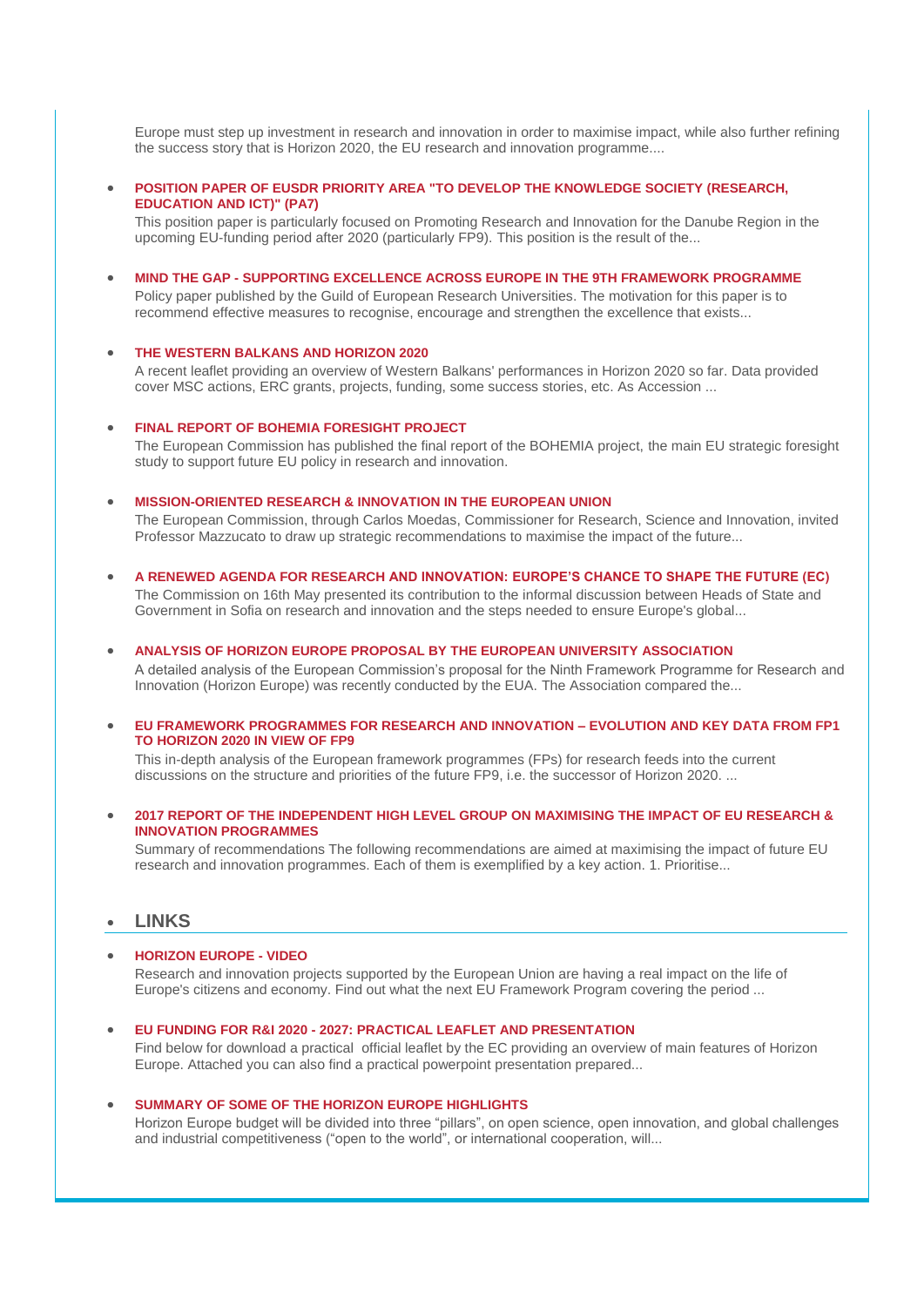**[POLICY INTERVIEW WITH CARLOS MOEDAS PUBLISHED ON HORIZON EUROPE](https://wbc-rti.info/object/link/17251)** Horizon, the EU Research and Innovation Magazine published on behalf of the European Commission's Directorate-General for Research and Innovation, published an Interview with Carlos Moedas. The interview...

**[FIND MORE RELATED ARTICLES](https://wbc-rti.info/theme/50)**

# **A new Horizon for Europe and the WBC after 2020**

*...to stay at the forefront of research and innovation worldwide*

Research & innovation is becoming a precondition to our economy and to our society. Evidence shows that the Countries which invested more in research & innovation are the most resilient, and also those where the investments are more efficient. Research and innovation must therefore, now more than ever, be considered essential drivers to re-launch Europe's competitiveness and growth. **The new upcoming EU's flagship research programme, HORIZON EUROPE, shall consolidate the results and success of the previous one (Horizon 2020) and shall allow the EU to remain at the forefront of research and innovation worldwide**.

The programme will be divided into three "pillars", on open science, open innovation, and global challenges and industrial competitiveness ("open to the world", or international cooperation, will be scattered throughout the programme). **There will be continuity with Horizon 2020 but some innovations and some new elements will be introduced**. For the first time, in preparing Horizon Europe, the Commission engaged in extensive, systematic and multi-year foresight to reflect on key societal challenges and built on specific reports and strategic recommendations to adopt a "mission-oriented approach" to define ambitious objectives and thus ensure the effectiveness of research and innovation funding and maximising the impact of investments. When it comes to the **Western Balkan Countries**, these **are currently discussing on a common position on the Horizon Europe, primarily with a view to to make an influence on changes to the future framework programme in favor of the WB region**...

# **[READ MORE](https://wbc-rti.info/in_focus)**

# **FURTHER SELECTED ARTICLES**

# **NEWS**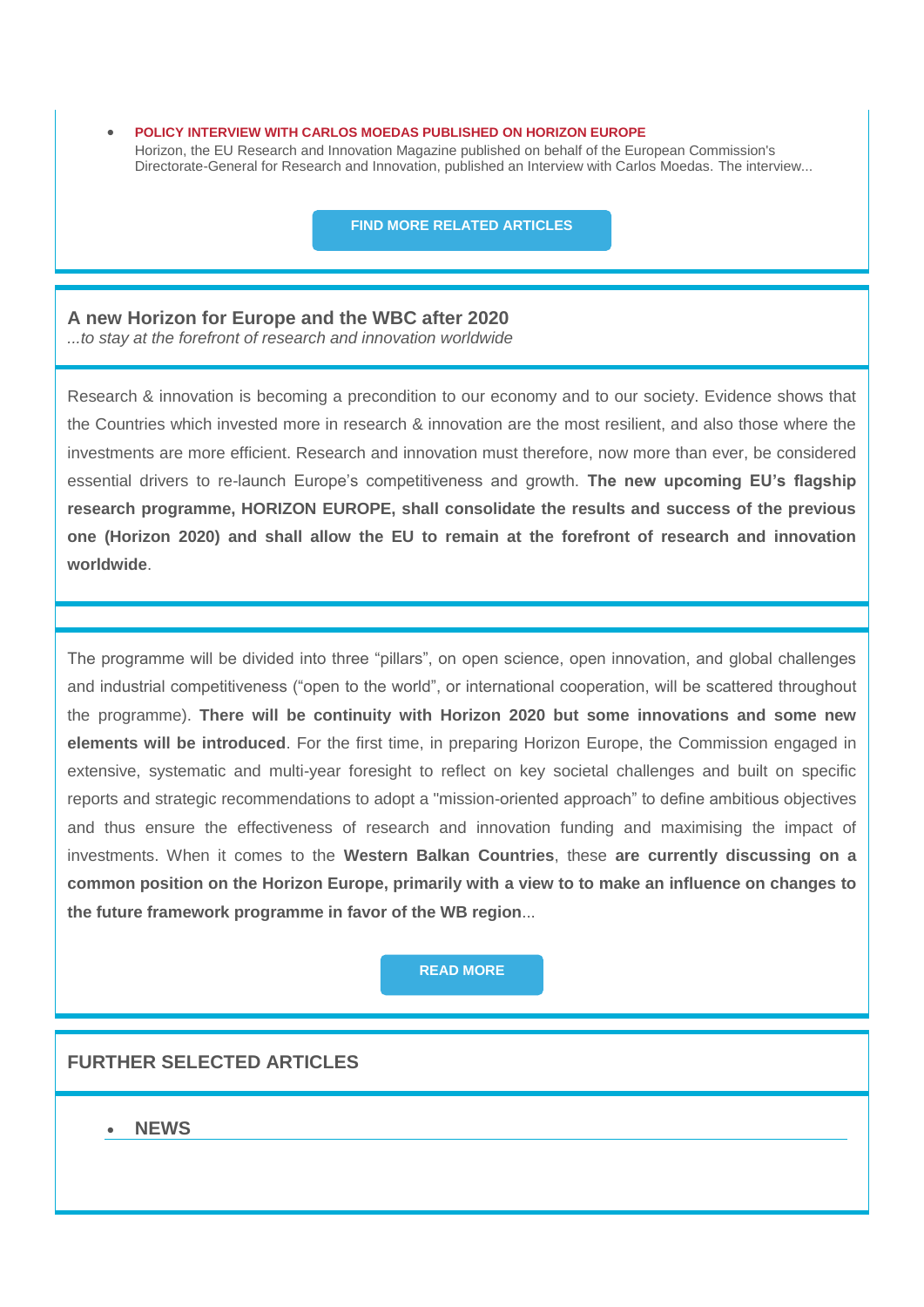#### Posted on June 22, 2018 **[COMMISSIONERS NAVRACSICS AND MOEDAS TO HOST WESTERN BALKANS MINISTERIAL IN BRUSSELS ON](https://wbc-rti.info/object/news/17281)  [JUNE 25 AND 26!](https://wbc-rti.info/object/news/17281)**

On Monday, 25 June, and Tuesday, 26 June, Education and Research Ministers from the Western Balkans will be in Brussels for the annual ministerial meeting of the Western Balkans Platforms on Education...

# Posted on June 22, 2018

## **[INITIAL STEPS TOWARDS MUTUAL RECOGNITION OF ACADEMIC QUALIFICATIONS IN WESTERN BALKANS](https://wbc-rti.info/object/news/17275)  [MADE BY JOINT REGIONAL WORKING GROUP](https://wbc-rti.info/object/news/17275)**

The Joint Working Group on Recognition of Academic Qualifications (WG RAQ) has initiated steps towards recognition exercise for the Western Balkans (WB) as well as an online system to support fast-track...

 Posted on June 22, 2018 **[S3 STRATEGY OF MONTENEGRO EXPECTED BY THE END OF THIS YEAR](https://wbc-rti.info/object/news/17273)**

Mid of June the Minister of Science Sanja Damjanović met with Vladimir Šucha, Director-General of the Joint Research Centre – JRC.to discuss on the Smart Specialization Strategy, which is being developed...

Posted on June 22, 2018

### **[EU-WESTERN BALKANS SUMMIT: IMPROVING CONNECTIVITY AND SECURITY IN THE REGION](https://wbc-rti.info/object/news/17268)**

Today's summit between the leaders of the European Union and the Western Balkans partners in Sofia confirmed the European perspective of the region and set out a number of concrete actions to strengthen...

Posted on June 22, 2018

## **[18TH WBIF STEERING COMMITTEE MEETING HELD IN PARIS](https://wbc-rti.info/object/news/17266)**

Key WBIF stakeholders attend the 18th WBIF Steering Committee meeting (18-19 June 2018) in order to plan for future strategic developments for the Framework as well as approve €22.3 million ...

Posted on June 19, 2018

### **OPEN PM² METHODOLOGY - [BUILDING A COMMUNITY OF PROJECT MANAGERS IN EUROPE](https://wbc-rti.info/object/news/17255)**

PM² is a project management methodology designed by the European Commission and now accessible outside the EU Institution thanks to Open PM<sup>2</sup>, an initiative under the umbrella of the ISA<sup>2</sup> Programme...

### Posted on June 14, 2018

# **[\[EVENT AND CALL FOR PAPERS ANNOUNCEMENT\] SIE2018 -](https://wbc-rti.info/object/news/17244) INTERNATIONAL SYMPOSIUM ON INDUSTRIAL [ENGINEERING](https://wbc-rti.info/object/news/17244)**

SIE2018 Conference aims to provide a global forum for presenting and discussing novel issues in aim to a better comprehension of the role and importance of Industrial Engineering as well as to identify...

Posted on June 8, 2018

# **[WEBCAST "2ND CALL ADRION: PROJECT PARTNERSHIP" AVAILABLE](https://wbc-rti.info/object/news/17216)**

This presentation includes information on partnership eligibility requirements regarding the second call with deadline 26th June 2018.

Posted on June 8, 2018

**[EC RELEASED INFO MATERIAL ON SCIENCE, RESEARCH AND INNOVATION PERFORMANCE 2018 REPORT](https://wbc-rti.info/object/news/17215)** The European Commission (EC) is providing supporting information material following the presentation of its biannual flagship Report "Science, Research and Innovation Performance of the EU 2018 (SRIP)" ...

 $\bullet$ 

# **EVENTS**

 September 27-28, 2018 | Belgrade, Serbia **[7TH INTERNATIONAL SYMPOSIUM OF INDUSTRIAL ENGINEERING 2018 –](https://wbc-rti.info/object/event/17026) SIE 2018** This event is organised by the Industrial Engineering department at Faculty of Mechanical Engineering, Steinbeis Advanced Risk Technologies and Innоvation Center of the Faculty of Mechanical Engineering...

September 26-28, 2018 | Seville, Spain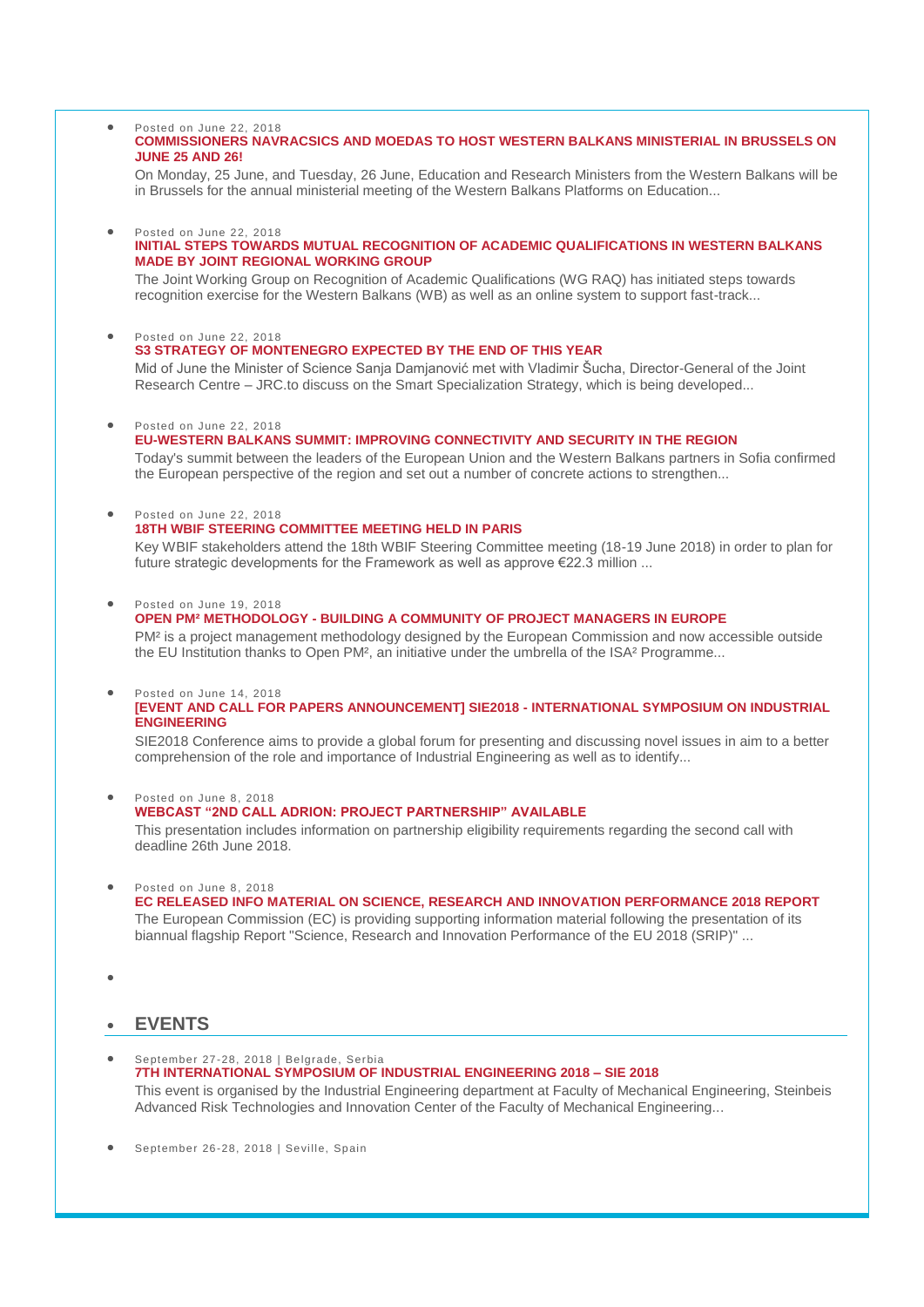#### **[2018 SMARTER CONFERENCE ON SMART SPECIALISATION AND TERRITORIAL DEVELOPMENT](https://wbc-rti.info/object/event/16982)**

Four years have now passed since smart specialisation officially entered European policy. This approach to territorial development through the promotion of smart, inclusive and sustainable growth represents...

- September 27-28, 2018 | Belgrade, Hotel Moskva, Serbia **[INTERNATIONAL CONFERENCE ON TRAFFIC AND TRANSPORT ENGINEERING, ICTTE BELGRADE 2018](https://wbc-rti.info/object/event/16668)** ICTTE Belgrade 2018 conference will cover a wide range of topics related to traffic and transport engineering, with the aim of representing the importance of all modes of traffic and...
- October 8-11, 2018, OTHER **[EUROPEAN WEEK OF REGIONS AND CITIES 2018](https://wbc-rti.info/object/event/17119)**

This year, the European Committee of the Regions and the DG Regional and Urban policy join forces with 13 other Directorates-General and 3 executive agencies of the European Commission, over 140 regions...

 October 16-19, 2018 | Budapest - Continental Hotel Zara\*\*\*\* , Hungary **[HORIZON 2020 FINANCE ACADEMY](https://wbc-rti.info/object/event/17147)**

This brand-new four-day training programme by Europa Media will provide a complete understanding of finances in Horizon 2020 to project administrators, accountants, CFOs, financial managers, grants offices...

October 26-28, 2018 | Prihstina, Kosovo\*

**[7THINTERNATIONAL CONFERENCE ON POLITICAL SCIENCE & INTERNATIONAL RELATIONS \(IC-PSIR 2018\)](https://wbc-rti.info/object/event/17152)** The aim of the conference is to further facilitate the exchange of knowledge between innovative scholars, academics, young researchers, post-graduate students, doctoral candidates, field experts and professionals...

 November 5-6, 2018 | Vienna, Austria **[AUSTRIAN EU COUNCIL PRESIDENCY CONFERENCE ON IMPACT OF R&I POLICY AT THE CROSSROADS OF](https://wbc-rti.info/object/event/16839)  [POLICY DESIGN, IMPLEMENTATION AND EVALUATION](https://wbc-rti.info/object/event/16839)**

Research, Technology and Innovation policy is more than ever charged with demonstrating societal impact. This raises new issues at all levels of policy design, implementation and evaluation.

November 28-29, 2018 | Vienna, Austria

**[AUSTRIAN EU COUNCIL PRESIDENCY CONFERENCE ON IMPACT OF SOCIAL SCIENCES AND HUMANITIES](https://wbc-rti.info/object/event/17079)  FOR A EUROPEAN RESEARCH AGENDA – [VALUATION OF SSH IN MISSION-ORIENTED RESEARCH](https://wbc-rti.info/object/event/17079)**

This conference will bring the valuation (i.e. the provision of added value through SSH and arts-based research) and impact contributions of social sciences and humanities (SSH) research to transformative...

 November 26-29, 2018 | Vienna, Austria **GOING GREEN – [CARE INNOVATION 2018](https://wbc-rti.info/object/event/17098)**

This biennial conference focused on "Circular economy" travels between Europe, North America and Japan. It will attract more than 400 experts from all over the world. This Symposium is the only platform...

- November 27, 2018-December 1, 2018 | Vienna, Austria **[6THYOUNG SCHOLARS FORUM \(YSF\) ON CENTRAL-](https://wbc-rti.info/object/event/17190) AND SOUTH EAST EUROPE** "Cross-border cooperation in Central and South East Europe"
- December 4-6, 2018 | Vienna, Austria **[ICT 2018](https://wbc-rti.info/object/event/16977)**

The key European ICT research and innovation event is organised by the European Commission and hosted by the 2018 Austrian Presidency.

 December 10-13, 2018 | Cambridge, United Kingdom **[WORLD CONGRESS ON SPECIAL NEEDS EDUCATION \(WCSNE-2018 -](https://wbc-rti.info/object/event/17021) DEADLINE FOR PAPERS IS 15TH JULY)** The WCSNE is dedicated to the advancement of the theory and practices in special needs education. It promotes collaborative excellence between academicians and professionals from Educational and Industrial...

# **CALLS**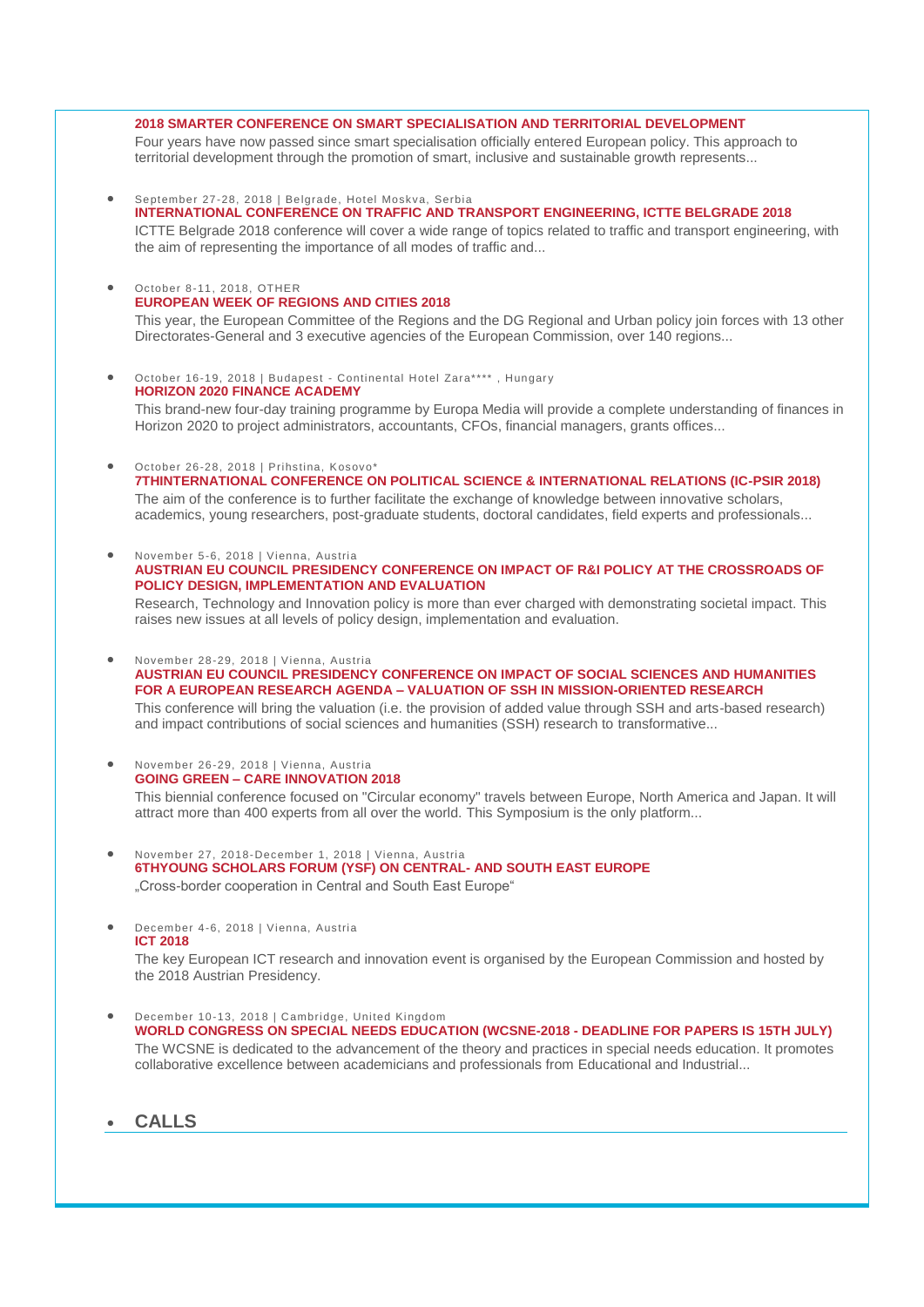#### Deadline: July 30, 2018 **CFA : MAEIS MASTER - TRILINGUAL STUDIES - [ADVANCED EUROPEAN AND INTERNATIONAL STUDIES](https://wbc-rti.info/object/call/17075)  [\[EXTENDED\]](https://wbc-rti.info/object/call/17075)**

The one-year Master in Advanced European and International Studies - Trilingual studies (English, French and German) aims at giving students an overarching, encompassing vision of the political...

#### Deadline: September 3, 2018 **[CALL FOR PAPERS: WORKSHOP 'TRANSNATIONAL PROCESSES OF MEMORY, MIGRATION, AND IDENTITY IN](https://wbc-rti.info/object/call/17235)  [EUROPE AND BEYOND](https://wbc-rti.info/object/call/17235)**

The Council for European Studies' Research Network on Transnational Memory and Identity in Europe (hereafter, CES Memory RN) invites scholars to apply for an interdisciplinary workshop on Transnational...

Deadline: September 6, 2018

# **H2020 - [RESEARCH, INNOVATION AND EDUCATIONAL CAPACITIES FOR ENERGY TRANSITION](https://wbc-rti.info/object/call/16992)**

The energy sector is evolving rapidly creating new job opportunities while requiring new skills and expertise to be developed. The challenges are significant. Over the coming years, the growing low-carbon...

#### Deadline: September 12, 2018

#### **[MARIE SKŁODOWSKA-CURIE INDIVIDUAL FELLOWSHIPS \(MSCA-IF-2018\)](https://wbc-rti.info/object/call/16971)**

The goal of the Individual Fellowships is to enhance the creative and innovative potential of experienced researchers, wishing to diversify their individual competence in terms of skill acquisition...

## Deadline: October 4, 2018 **ERASMUS+ PROGRAMME - [CALL FOR PROPOSALS 2018](https://wbc-rti.info/object/call/17225)**

Grants for projects which aims to increase knowledges and professional aptitudes and to support the modernisation of teaching and training systems.. The call presents opportunities for organisations and...

#### Deadline: November 15, 2018 **[WIDESPREAD-03-2018 TWINNING](https://wbc-rti.info/object/call/16616)**

Specific Challenge: The specific challenge is to enhance networking activities between the research institutions of the Widening countries and internationally-leading counterparts at EU level. Driven...

#### Deadline: December 31, 2018 **[EUREKA NETWORK PROJECTS](https://wbc-rti.info/object/call/16978)**

This is a call for transnational, market-driven innovative research and development projects, labelled by EUREKA and supported by the public administrations and public funding agencies that represent ...

### Deadline: January 29, 2019

### **[INFRAINNOV-01-2019: STIMULATE THE INNOVATION POTENTIAL OF SMES](https://wbc-rti.info/object/call/16932)**

Specific Challenge: Providing an effective mechanism for inclusion of innovative, agile SMEs in a landscape characterised by strong presence of public pan-European e-infrastructures (in particular ...

### Deadline: February 28, 2019

### **[COMMISSION LAUNCHES €2 MILLION HORIZON PRIZE IN SOCIAL INNOVATION](https://wbc-rti.info/object/call/16687)**

The European Commission launched on 27 November 2017 a Horizon Prize in Social Innovation to improve the mobility of older people. Submissions will be accepted until 28 February 2019 from any legal entities...

Deadline: March 20, 2019

# **[INFRAIA-01-2018-2019: INTEGRATING ACTIVITIES FOR ADVANCED COMMUNITIES](https://wbc-rti.info/object/call/16934)**

European researchers need effective and convenient access to the best research infrastructures in order to conduct research for the advancement of knowledge and technology. The aim of this action is to...

#### Deadline: April 2, 2019

### **[SWAFS-08-2019 RESEARCH INNOVATION NEEDS & SKILLS TRAINING](https://wbc-rti.info/object/call/16621) IN PHD PROGRAMMES**

Specific Challenge: Within the New Skills Agenda (adopted in June 2016)[1] and in the Modernisation Agenda (adopted in May 2017)[2] specifications on innovative employment-oriented curricula recommendations...

Deadline: April 2, 2019